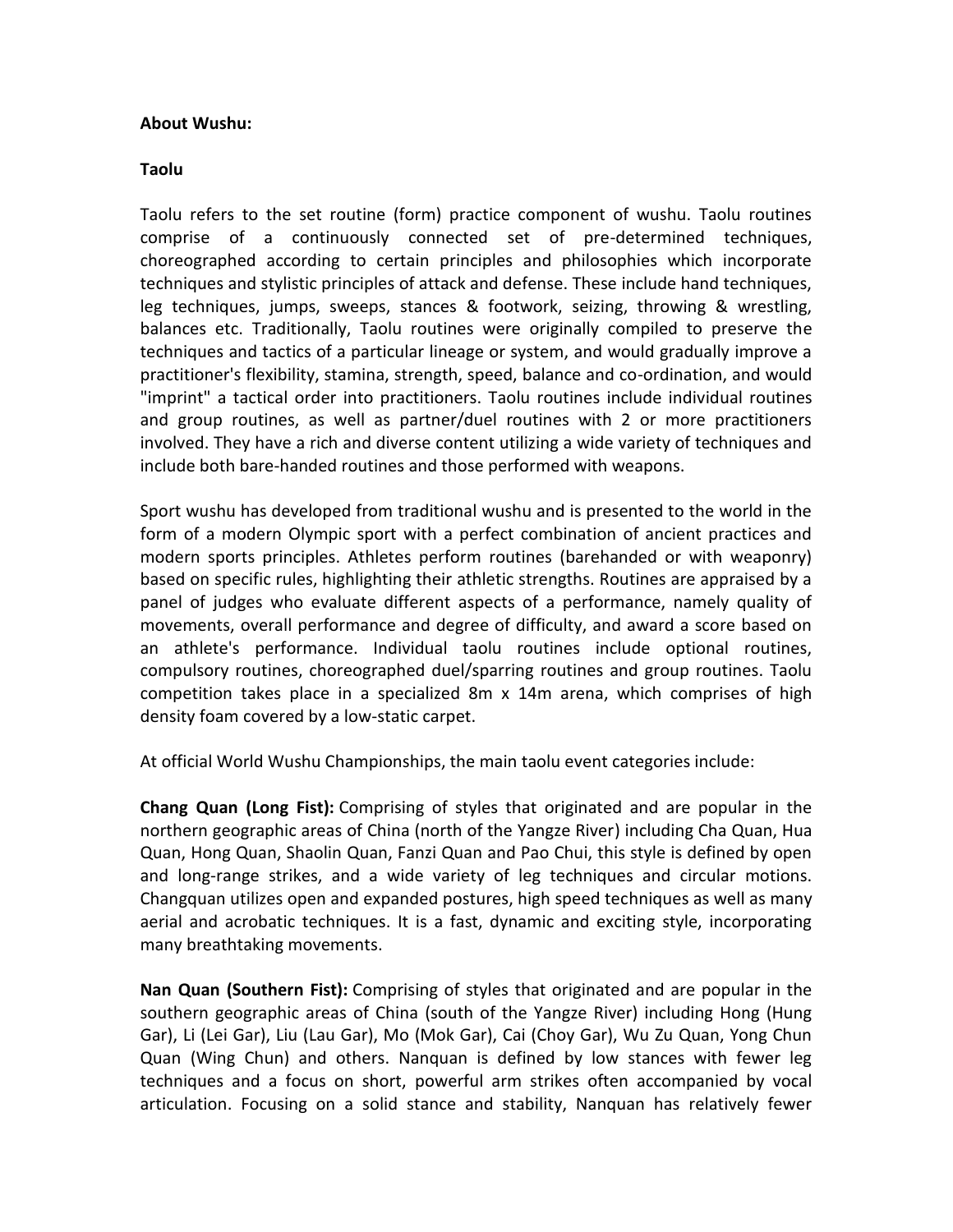acrobatic techniques, but rather concentrates on generating extremely powerful techniques with intricate and highly developed hand techniques. It is a fierce and powerful style whose practitioners exude a strong spirit.

**Taiji Quan (Tai Chi Chuan):** The most widely practiced and popular martial art in the world today, Taiji Quan is characterized by its slow and graceful motions and its combination of both hard and soft techniques. Taiji Quan comprises of well-known styles including Chen, Yang, Wu, Sun and Wu (Hao), and is popular due to its health building and longevity benefits. Taiji Quan is defined by slow motions, coupled at times with explosive bursts of force, which require total harmony of motion and breath, concentration and co-ordination of the entire body and spirit in a continuous practice.

**Taiji Jian (Tai Chi Straight sword):** Taiji Jian features the double-edged straight sword employed with Taiji Quan principles and characteristics. Taiji Jian is defined by slow motions, coupled at times with explosive bursts of force, which require total harmony of motion and breath, concentration and co-ordination of the entire body and spirit in a continuous practice.

**Daoshu (Broadsword):** As one of the prominent short bladed weapons in Chinese history, the broadsword was widely practiced throughout China. It is a single-edged curved blade and its practice is characterized by vigorous attack and defensive techniques. Its fierce and powerful movements primarily utilize wrapping and entwining techniques with relentless hacking, upper-cutting, slashing, blocking, thrusting and circling. Its performance requires great strength and co-ordination between the practitioner's body and the weapon. Categorized within the "Changquan" (northern) stylistic grouping, daoshu is likened to a fierce tiger.

**Jianshu (Straight sword):** The straight sword is one of the most widely practiced short bladed weapons in Chinese history; its influence goes beyond the realm of Wushu (martial arts) and has deep cultural connotations. It is a double-edged straight bladed sword and its practice is characterized by graceful, elegant, brisk, agile and naturally flowing motions. It focuses on a harmonious balance between hard and soft techniques with variable and flexible changes in speed. Its primary techniques include thrusting, pointing, tilting, shearing and sweeping combined with intricate footwork, and flexible body work. Categorized within the "Changquan" (northern) stylistic grouping, jianshu is likened to a flying phoenix.

**Gunshu (Cudgel):** Considered the "father" of all weapons, the long cudgel is fast paced which focuses on far reaching sweeping techniques. Combining offensive and defensive techniques, it is characterized by quick and heavy movements, with fast and numerous changes. The most commonly used techniques include, chopping, butting, sweeping, smashing and rotating. Gunshu is categorized within the "Changquan" (northern) stylistic grouping and is likened to a heavy rainstorm.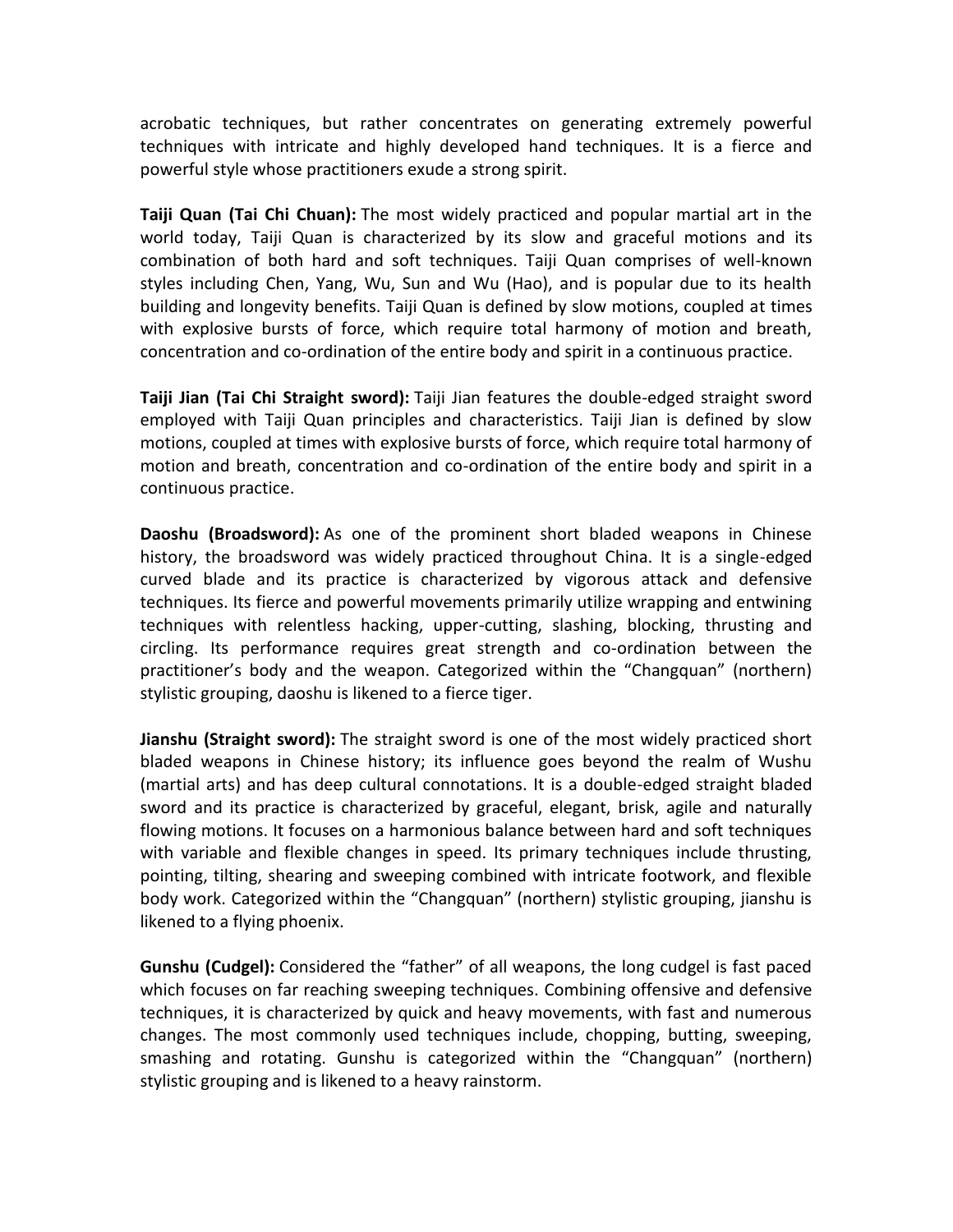**Qiangshu (Spear):** The spear is considered the "king" of all weapons, and is the major long shafted weapon practiced widely throughout China. Its practice is characterized by agile footwork, flexible body work, smooth transitions, fast and precise techniques, with both short and long range techniques. While its core technique is thrusting, it also includes coiling, circling, circular blocking as well as slamming movements. The spear requires unity between the body and the weapon, and relies on force generated from the entire body. This creates a breathtaking and mesmerizing display. Qiangshu is categorized within the "Changquan" (northern) stylistic grouping and is likened to a soaring dragon.

**Nandao (Southern Broadsword):** "Nandao" is the collective term given for all the different types of broadsword styles which have originated in and are practiced in the southern parts of China, such as the double butterfly sword, the long broad sword etc. Nandao utilizes similar techniques to Daoshu, yet with Nanquan (southern) principles and style. It fully embodies and displays the characteristics and spirit of southern styles, such as a short and sharp exertion of power, with the broadsword kept close to the body for practical defensive application, with supporting hand techniques. It is a fierce and bold style with powerful techniques accompanied by vocal articulation.

**Nangun (Southern Cudgel):** "Nangun" is the collective term given for all the different types of cudgel styles which have originated in and are practiced in the southern parts of China such as the "Double Headed Cudgel", and "Single Headed Cudgel" as well as techniques from other southern cudgel styles. With a rich and practical content which includes varied techniques, a fast-paced rhythm nangun fully embodies and displays the characteristics and spirit of southern cudgel styles by utilizing double handed techniques, with natural extension and withdrawal methods and devastating applications. Its techniques are clear, accurate and exact accompanied by vocal articulation.

**Duilian (Choreographed Sparring/Duel):** This is a choreographed routine with two or more participants emulating a combat situation featuring bare-handed combat as well as that with weaponry. Displaying both attack and defensive applications, it requires accuracy, high level mastery and supreme conditioning. With great speed and momentum featuring leaping, jumping, tumbling and falling, it is highly energetic and visually entertaining.

**Baguazhang (Eight Trigrams Palm):** Baguazhang uses circle walking as its foundational training, and its techniques emphasize horizontal and vertical crossing, and changing techniques while walking. Applications emphasize changing to follow opportunities, and constant adjustment to whatever situation presents.

**Shuang Jian (Double Straight Swords):** Utilizing two straight swords employing straight sword techniques, shuang jian demonstrates harmony and coordination between the left and the right hands as well as between the weapons and the body of the performer in a graceful and precise manner.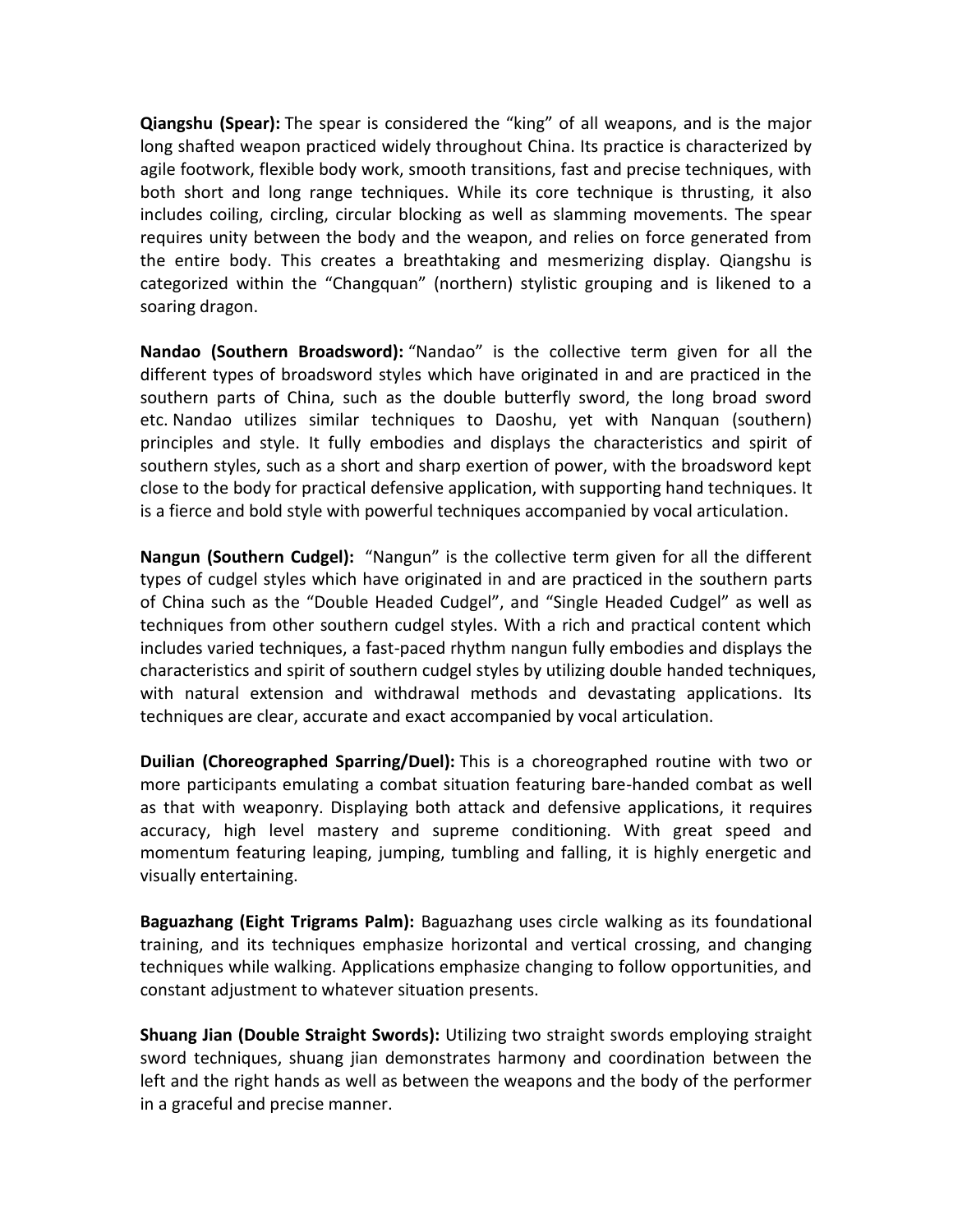**Chun Qiu Da Dao (Spring & Autumn Halberd):** Also popularly referred to as the Guan Dao, it is popularly associated with the historical figure, Guan Yu of the Three Kingdoms Tale. This long halberd features a shaft with a large curved blade at the top, and a pike on the bottom. Its techniques feature continuous circular slicing & slashing actions which utilize the momentum of the heavy blade driven by the harmonious bodywork of the user.

**Xingyi Quan (Shape & Intent Fist):** Xingyi Quan is derived from traditional Chinese culture of Yin and Yang and the five elements, to elaborate on the law of motion in the five element techniques, and uses the twelve animal forms and characteristics which result in practical attack and defense techniques. It features a powerful exertion of force.

## **Sanda**

Sanda is a modern unarmed combat sport which developed from traditional wushu techniques, and primarily makes use of punching, kicking, throwing, wrestling and defensive techniques.

Competition bouts take place on an elevated platform called a "leitai", which is 80cm in height, 8m in width and 8m in length and comprises of a frame covered in high density foam with a canvas cover. On the ground surrounding the platform is a protective cushion that is 30cm in height and 2 meters in width. Competing athletes wear protective gear which includes a head-guard, chest protector and gloves, as well as a mouth-guard and a jockstrap.

Competition bouts comprise of 3 rounds in total, each lasting two minutes with a one minute rest period between rounds. Apart from illegal blows and methods, sanda athletes may employ punching, kicking and throwing techniques from all styles of wushu. Valid striking areas are: the head, the trunk (including the chest, abdomen, waist and back) and the legs. The full-contact bouts are free flowing and exciting, and athletes are awarded points by the sideline judges for successfully executed techniques based on the scoring criteria. An athlete will be declared the winner if he or she wins 2 out of the 3 rounds of a bout, or if their opponent is knocked out.

Sanda competition includes 11 weight categories for men and 7 weight categories for women.

## **Traditional Wushu (aka Kungfu)**

**Traditional Wushu** (commonly referred to as kungfu) is the root of sport wushu, and has a long and diverse history. As wushu originated in China, traditional wushu practices have developed and spread throughout its geographical terrain and absorbed distinct cultural, ethnic and philosophical characteristics of the various groups in China.